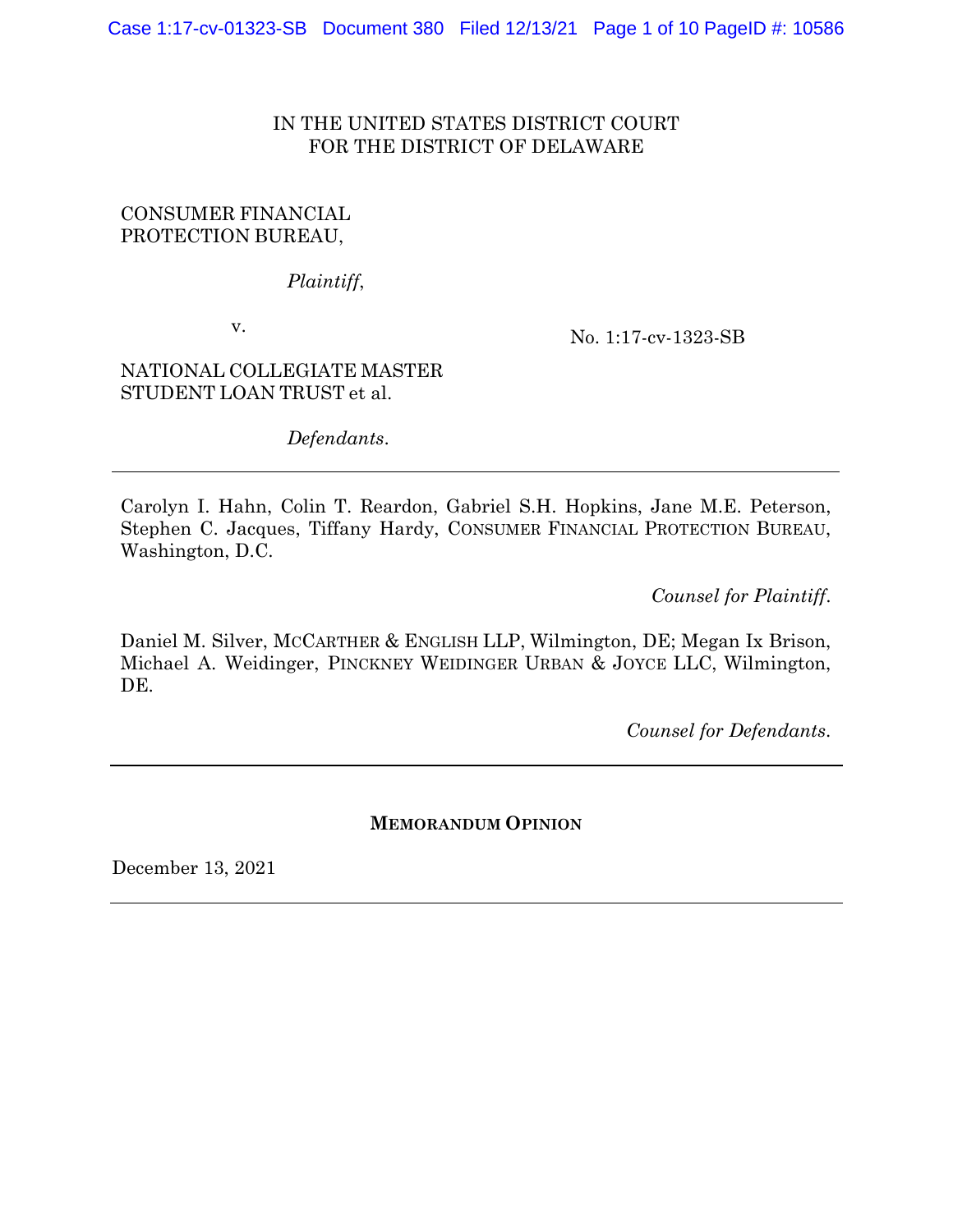BIBAS, *Circuit Judge*, sitting by designation.

Sometimes litigation is a moving target. Legal rules can change while the parties are battling it out. Earlier this year, the National Collegiate Student Loan Trusts successfully argued that the Consumer Financial Protection Bureau's suit against them was untimely. This Court dismissed the case without prejudice, relying on thenprevailing precedent. But then the Supreme Court announced a new rule. And the CFPB renewed its suit. Applying the new rule, at least on the complaint before me, this case is timely.

Plus, the Trusts say the CFPB lacks authority to sue them because they are not "covered persons" under the Consumer Financial Protection Act. But they "engaged in" servicing loans and collecting debt through their contractors, so they fall within the statute. I must thus let the CFPB's case proceed.

#### **I. BACKGROUND**

In 2017, the CFPB sued the Trusts for engaging in forbidden debt-collection and litigation practices. First Am. Compl., D.I. 362 ¶¶1–2. Now the Trusts move to dismiss. Understanding that motion requires us to take a whistle-stop tour through both this protracted enforcement action and the structure of the CFPB.

### **A. The Trusts and the CFPB's enforcement**

The Trusts were set up to securitize student loans. They bought a pool of 800,000 private loans, then sold notes secured by that pool to investors. *Id.* ¶¶27, 34. As students repaid their loans, the investors would take a cut. D.I. 54, at 4. Just like any other securitization, the value of the notes depended on the riskiness of the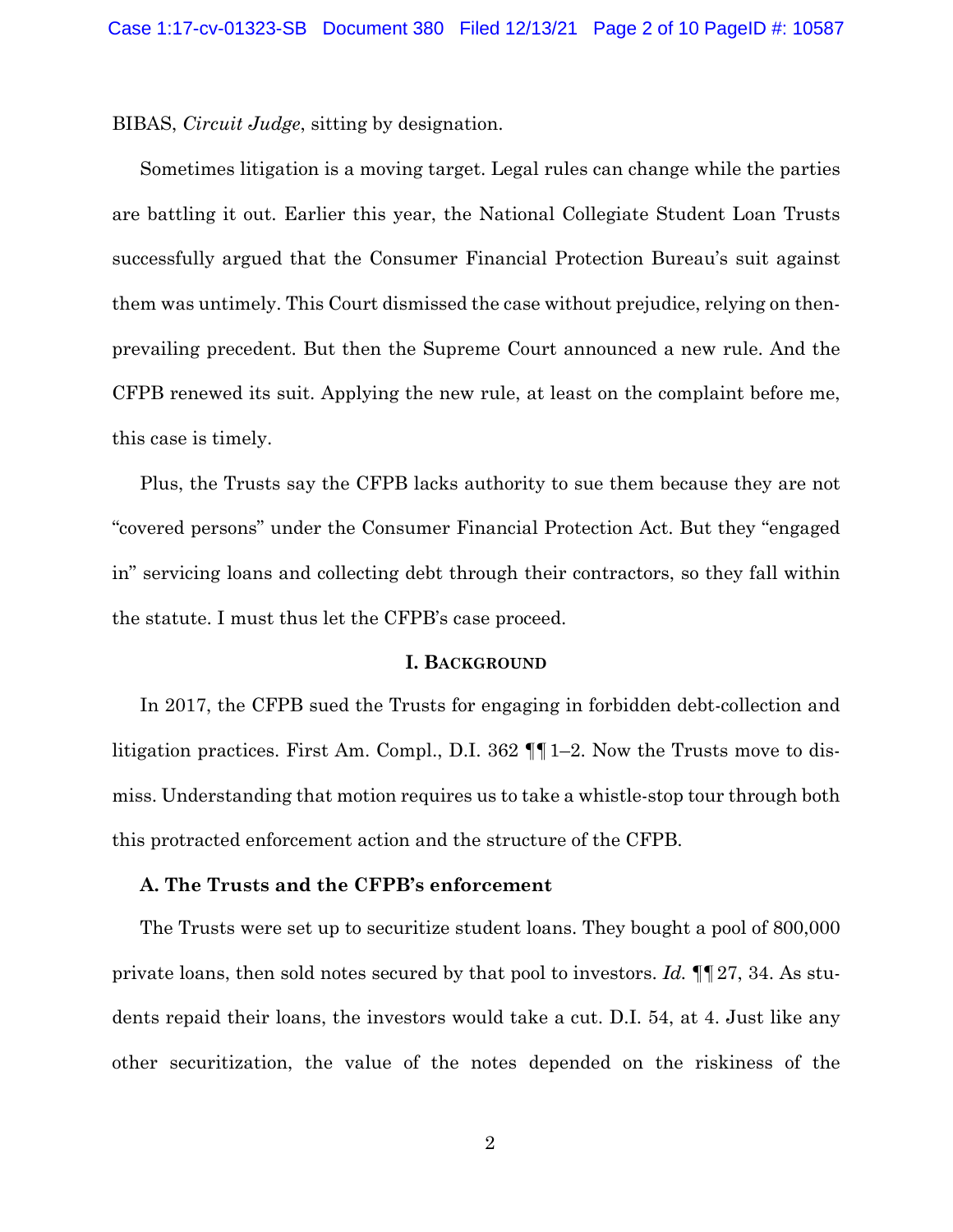underlying asset: the more students default on their loan payments, the less valuable the notes.

Thus, the Trusts have a powerful incentive to ensure that students do not miss loan payments. Since the Trusts have no employees, they collect debt and service the loans through third parties. First Am. Compl. ¶29.

To that end, in 2009 the Trusts contracted with a special servicer to collect "pastdue and defaulted student loans" and to do "collections litigation." D.I. 54, at 5. The special servicer, in turn, entered into agreements with "subservicers," who would "conduct[] collections" and "oversee[] various law firms that [would] file collection lawsuits against borrowers in the name of the Trusts." *Id.*; *see* First Am. Compl. ¶¶38–44.

But the subservicers soon attracted the attention of the CFPB. After a lengthy investigation, it found that the subservicers had "executed and notarized deceptive affidavits" and "filed … collections lawsuits lacking" key evidence. First Am. Compl. ¶¶49–50. The CFPB concluded that they engaged in unfair and deceptive debt-collection practices. D.I. 54, at 1–2.

So in 2014, the CFPB started administrative proceedings against the Trusts. Though the parties reached a settlement and asked the Court to enter a consent decree, the Court declined. D.I. 272. That forced the CFPB to sue.

## **B. The structure of the CFPB and the Trusts' first motion to dismiss**

But midway through this litigation, the Supreme Court injected a new issue. Since its creation in 2008, the CFPB had been headed by a single director, insulated from removal by the President. Yet the Court said that structure "violate[d] the separation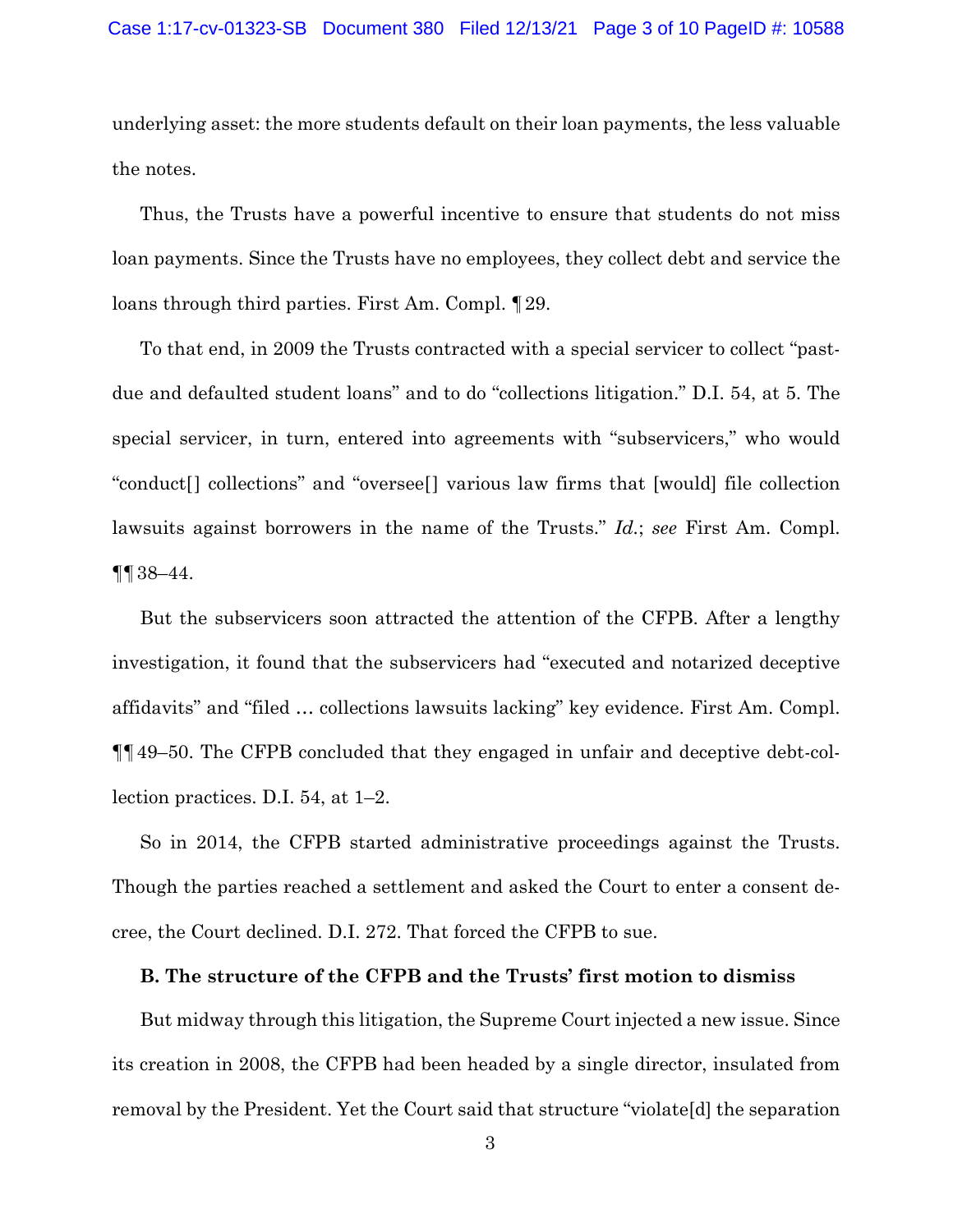of powers." *Seila Law LLC v. Consumer Fin. Prot. Bureau*, 140 S. Ct. 2183, 2197, 2209 (2020). So it severed the removal restriction, leaving the rest of the statute intact.

That ruling implicated this enforcement action, which the CFPB filed in 2017 while headed by an improperly insulated director. Aware that such a director may have lacked the power to bring an enforcement action, a new director (now removable at will by the President) ratified the suit to cure any defect. D.I. 308-1.

But earlier this year, Judge Noreika ruled that the ratification came too late to save this suit. D.I. 359, at 8–14. All CFPB enforcement actions must be brought within three years of the date on which it discovers the violation. 12 U.S.C.  $§5564(g)(1)$ . Yet here, the CFPB admitted that "ratification ... came more than three years after the date of discovery." D.I. 356, at 40:20−21. Plus, it could not show that the statute-of-limitations clock was extended by equitable tolling. So Judge Noreika dismissed the suit without prejudice, giving the CFPB another chance to explain why its suit was timely. D.I. 360.

After that ruling, the CFPB amended its complaint. And the Trusts brought this motion to dismiss, arguing that the new complaint suffered from the same timeliness defect as the first one. D.I. 367, at 7–11. They also contend that the Trusts do not count as "covered person[s]" under the Act and so cannot be targets of CFPB enforcement. *Id.* at 11; 12 U.S.C. §5481(6).

To survive a motion to dismiss, a complaint must contain enough facts to "state a claim to relief that is plausible on its face." *Ashcroft v. Iqbal*, 556 U.S. 662, 678 (2009) (quoting *Bell Atl. Corp. v. Twombly*, 550 U.S. 544, 570 (2007)). I must accept all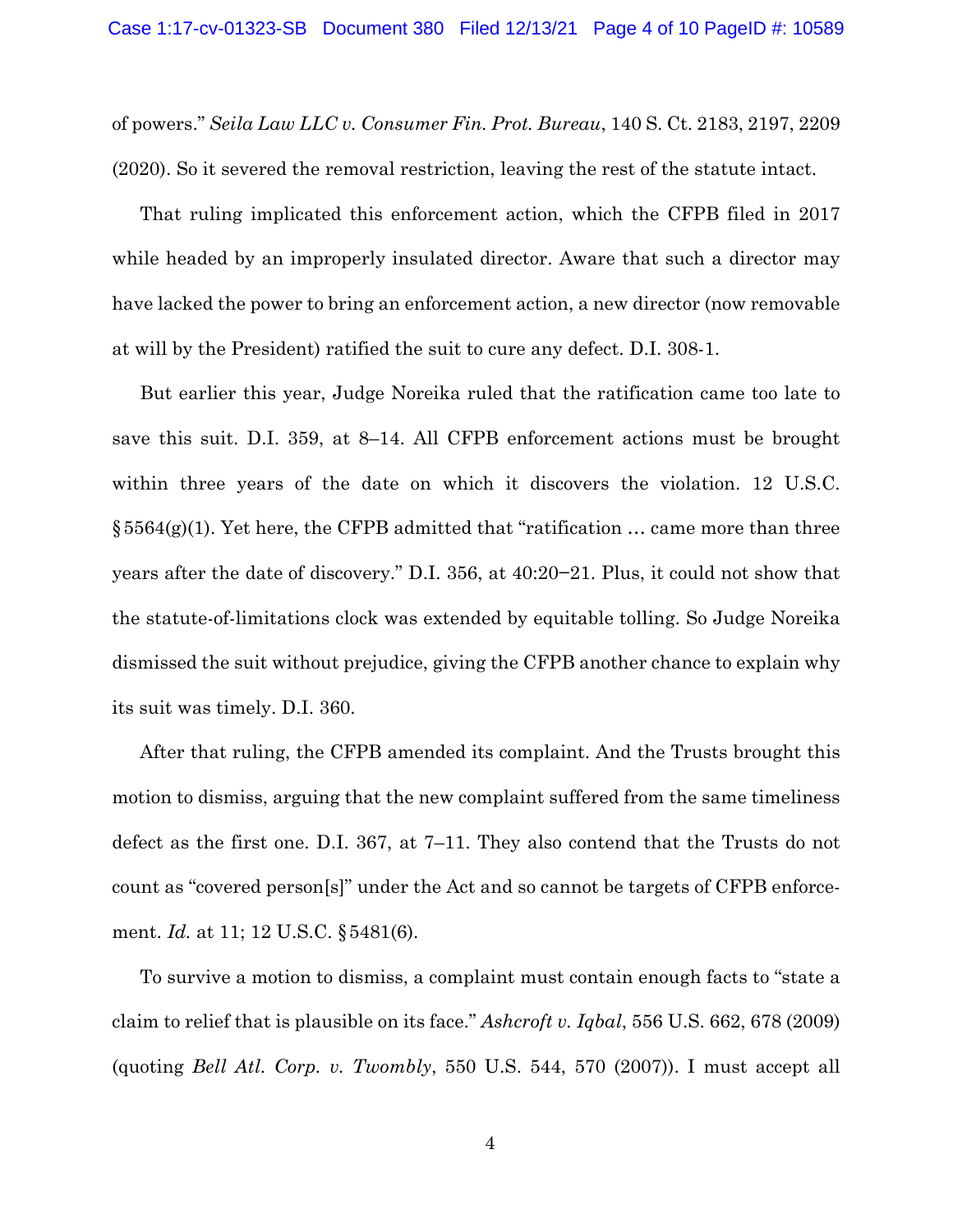allegations in the complaint as true and draw all inferences in favor of the nonmoving party. *Foglia v. Renal Ventures Mgmt., LLC*, 754 F.3d 153, 154 n.1 (3d Cir. 2014).

### **II. THIS SUIT IS NOT YET TIME BARRED**

The Trusts say the CFPB failed to ratify this suit before the statute-of-limitations clock ran out. But this assumes that unconstitutional removal protections automatically void agency action. And earlier this year, the Supreme Court rejected that premise. Thus, the CFPB stopped the clock when it sued. So on the compliant now before me, the suit is timely filed.

### **A. There was no need for the CFPB to ratify this suit**

The CFPB brought this suit while it was unconstitutionally structured. Back then, courts saw actions brought by improperly structured agencies as "ultra vires" and so void. *Collins v. Yellen*, 141 S. Ct. 1761, 1795 (2021) (Gorsuch, J., concurring in part). And void actions cannot stop the statute-of-limitations clock. Thus, to save the suit, an agency had to cure the constitutional defect, then ratify the action before the clock ran out. Here, ratification happened too late. So Judge Noreika dismissed this lawsuit.

Yet earlier this year, the Supreme Court undercut that reasoning. *Id.* at 1788 (majority opinion)*.* It held that an unconstitutional *removal* restriction does not invalidate agency action so long as the agency head was properly *appointed.* Such an agency head has "authority to carry out the functions of the office." *Id.* So the agency's actions are not "void" and do not need to be "ratified," unless a plaintiff can show that the removal provision harmed him. *Id.* Put differently, he must show that the agency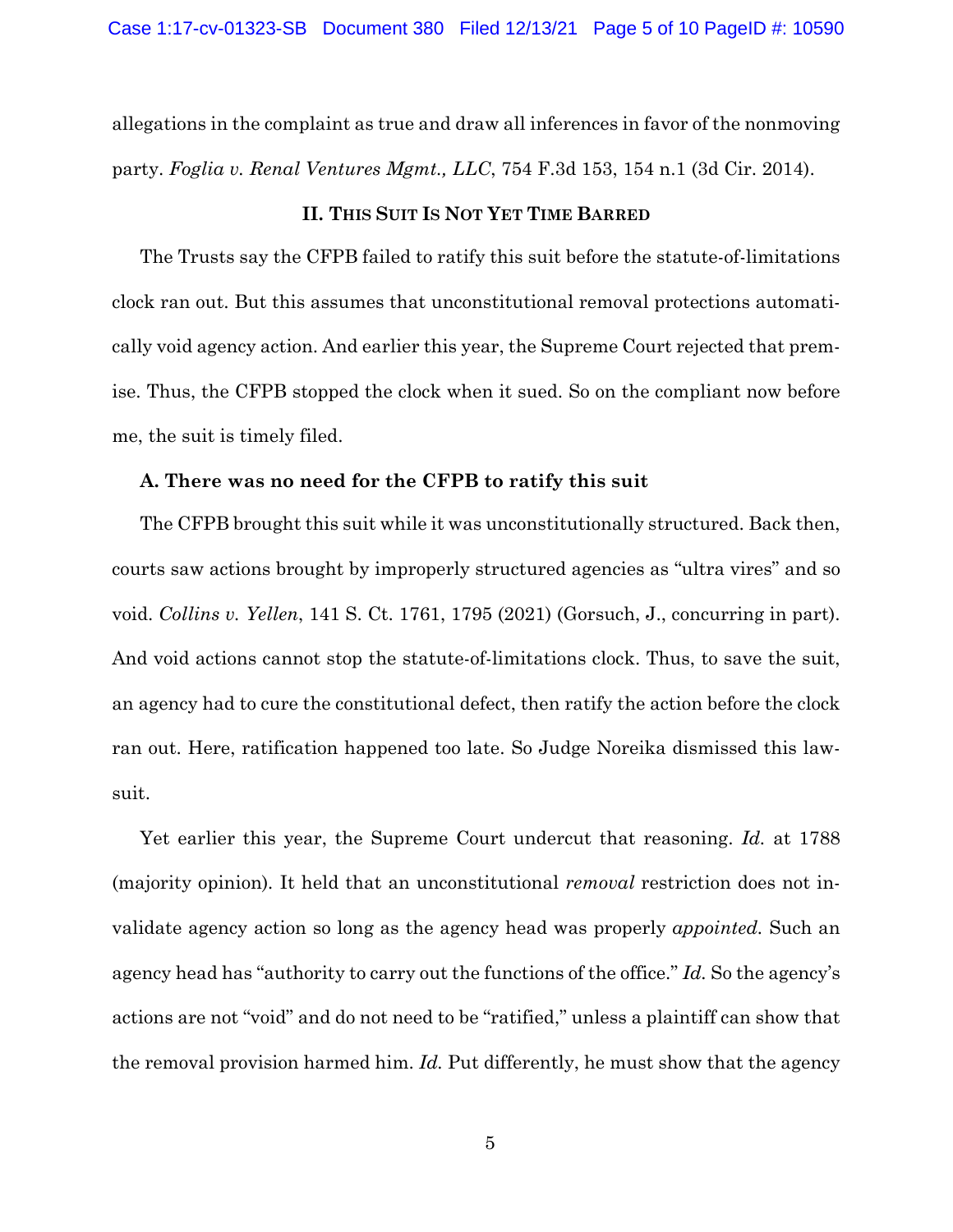action would not have been taken but for the President's inability to remove the agency head. *Id.*

That is not the case here. This suit would have been filed even if the director had been under presidential control. It has been litigated by five directors of the CFPB, four of whom were removable at will by the President. D.I. 377, at 2. And the CFPB did not change its litigation strategy once the removal protection was eliminated. This is strong evidence that this suit would have been brought regardless. Thus, the CFPB's initial decision to bring this suit was not ultra vires.

### **B. At this stage, I may not decide whether this suit is time barred**

Because the decision to bring this suit was a valid agency action, it is not untimely if it was *filed* within three years of the date on which the CFPB discovered the alleged violation. 12 U.S.C. §5564(g)(1).

The Trusts argue that even under this test, the suit is time barred. The CFPB sued on September 18, 2017. Yet the Trusts say, the CFPB had discovered the alleged misconduct by September 4, 2014, when it issued a civil investigative demand asking the Trusts for information about possible violations. D.I. 367, at 19. If true, this suit is time barred.

But the Trusts' argument is premature. On this motion to dismiss, I may consider a statute-of-limitations defense only if "the face of the complaint demonstrates that the plaintiff's claims are untimely." *Stephens v. Clash*, 796 F.3d 281, 288 (3d Cir. 2015) (internal quotation marks omitted). Otherwise, the defendant would be forced to state facts necessary to anticipate and overcome an affirmative defense. *Id.*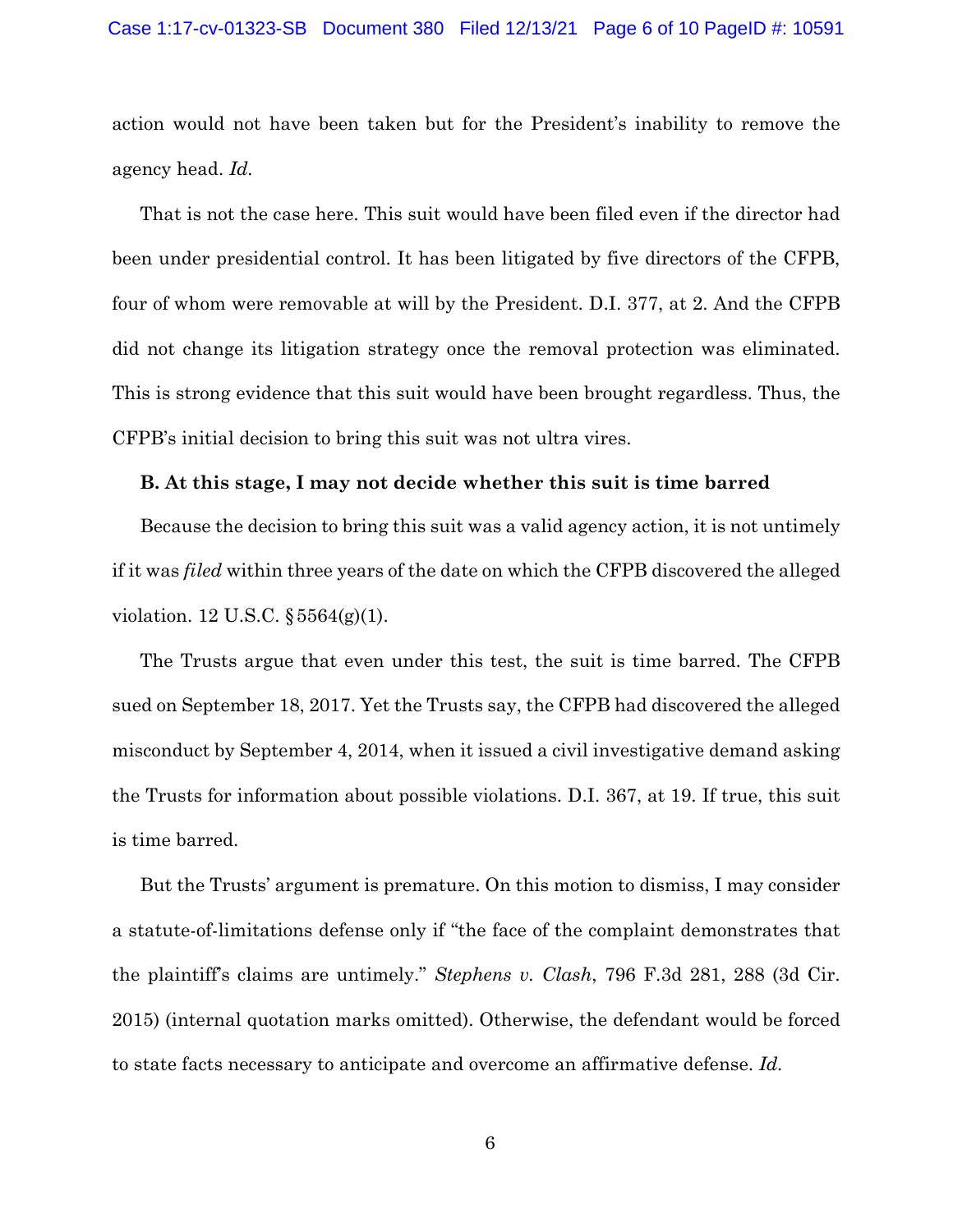Yet the Trusts fall afoul of this rule by relying on a civil-investigative-demand letter outside the complaint. *See* D.I. 302-3. Because I may not consider that letter, the Trusts' argument fails. Even if I *could* look at the letter, it does not unambiguously show that the CFPB knew about the alleged violations by September 4, 2014. The letter states that its purpose is to "determine whether [the Trusts] … engaged [in] … unlawful acts." *Id.* at 4. Such an investigation would have been pointless if the agency already knew about the Trusts' alleged misconduct.

The Trusts may still try to make out a statute-of-limitations defense, but that will have to wait until summary judgment.

# **III. THE TRUSTS ARE "COVERED PERSONS" UNDER THE CONSUMER FINANCIAL PROTECTION ACT**

The Trusts argue that the CFPB cannot bring an enforcement action against them because they are not "covered persons" as required under the Act. But this theory is undercut by the statute's text: the Trusts "engage in" servicing and collecting debt.

Start with the text. The CFPB may bring enforcement actions to "prevent a covered person or service provider from committing or engaging in an unfair, deceptive, or abusive act or practice." 12 U.S.C. §5531(a). Thus, it may sue only a "covered person" or a "service provider." The CFPB does not argue that the Trusts are "service provider[s]." *See* First Am. Compl. ¶8. So this suit may only proceed if they are "covered person[s]": "person[s] that engage[] in offering or providing a consumer financial product or service." 12 U.S.C. §5481(6).

The CFPB argues that the Trusts qualify because they "engage[] in" providing some of the "financial product[s] or service[s]" listed in the Act: "servicing loans,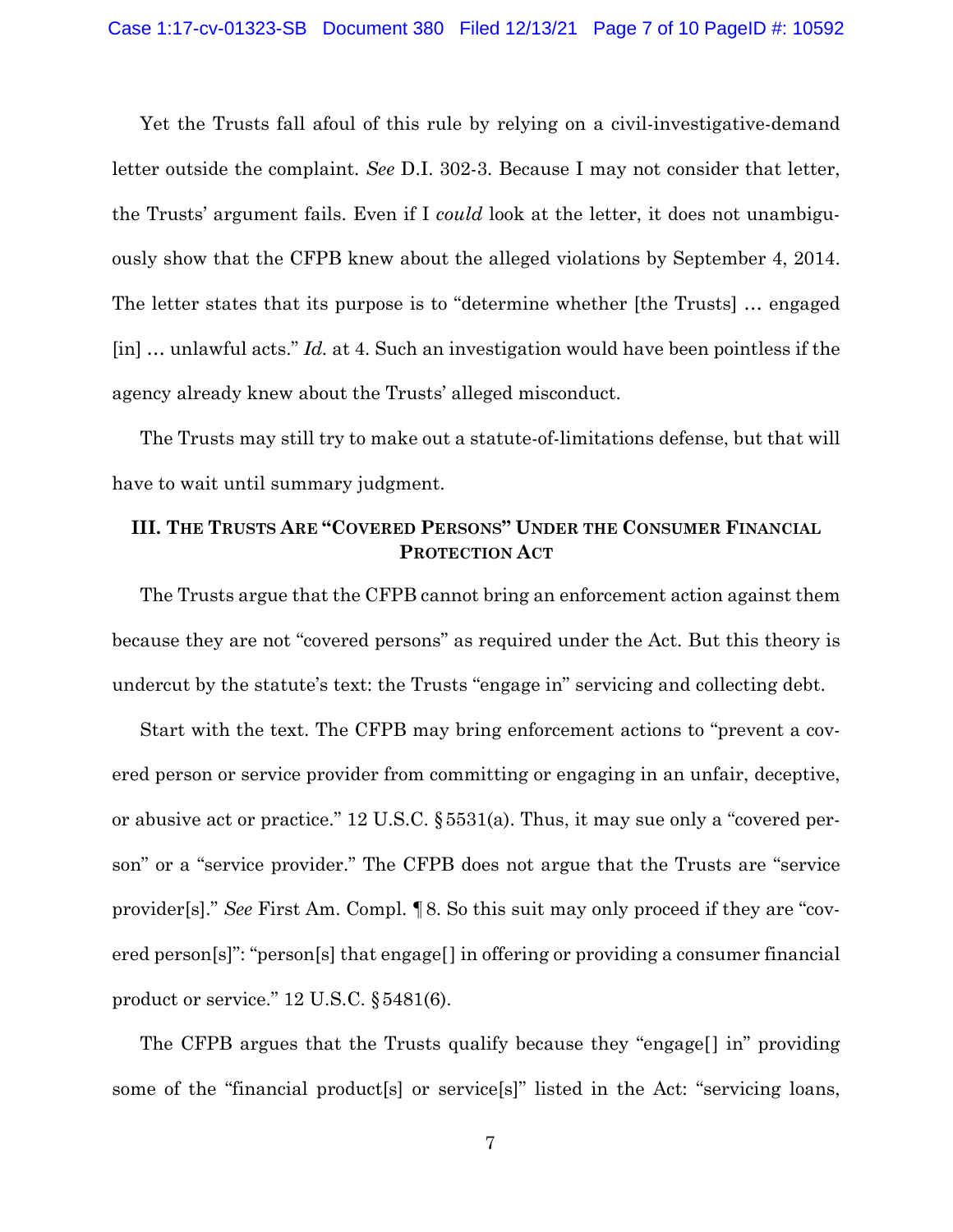including acquiring, purchasing, selling, brokering, or other extensions of credit" and "collecting debt." *Id.* §5481(6), (15)(A)(i), (x); First Am. Compl. ¶8. More precisely, it claims that the Trusts "engage in regular servicing of … loans" and "debt-collection activities through … [its] subservicers." *Id.* ¶¶35−36.

The Trusts do not deny that their subservicers collected debt or serviced loans. Instead, they contend that the CFPB cannot hold them liable for those actions. D.I. 367, at 13. The Trusts characterize themselves as "passive securitization vehicles … [that] take no action related to the servicing of student loans or collecting debt." *Id.*  at 12.

So this dispute boils down to the breadth of the word "engage." Does a person "engage" in an activity if he contracts with a third party to do that activity on his behalf? Yes.

"Engage" means to "to embark in any business" or to "enter upon or employ oneself in an action." *Engage* (def. 16), Oxford English Dictionary (2d ed. 2000); *see also Engage*, Black's Law Dictionary (11th ed. 2019) ("To employ or involve oneself; to take part in; to embark on.").

That definition is broad enough to encompass actions taken on a person's behalf by another, at least where that action is central to his enterprise. Thus, if a dairy farmer contracts with a farmhand to milk his cows and never does that job himself, he is still employed in or in the business of milking cows.

So too here. The Trusts "embark[ed] in [the] business" of collecting debt and servicing loans when they contracted with the servicers and subservicers to collect their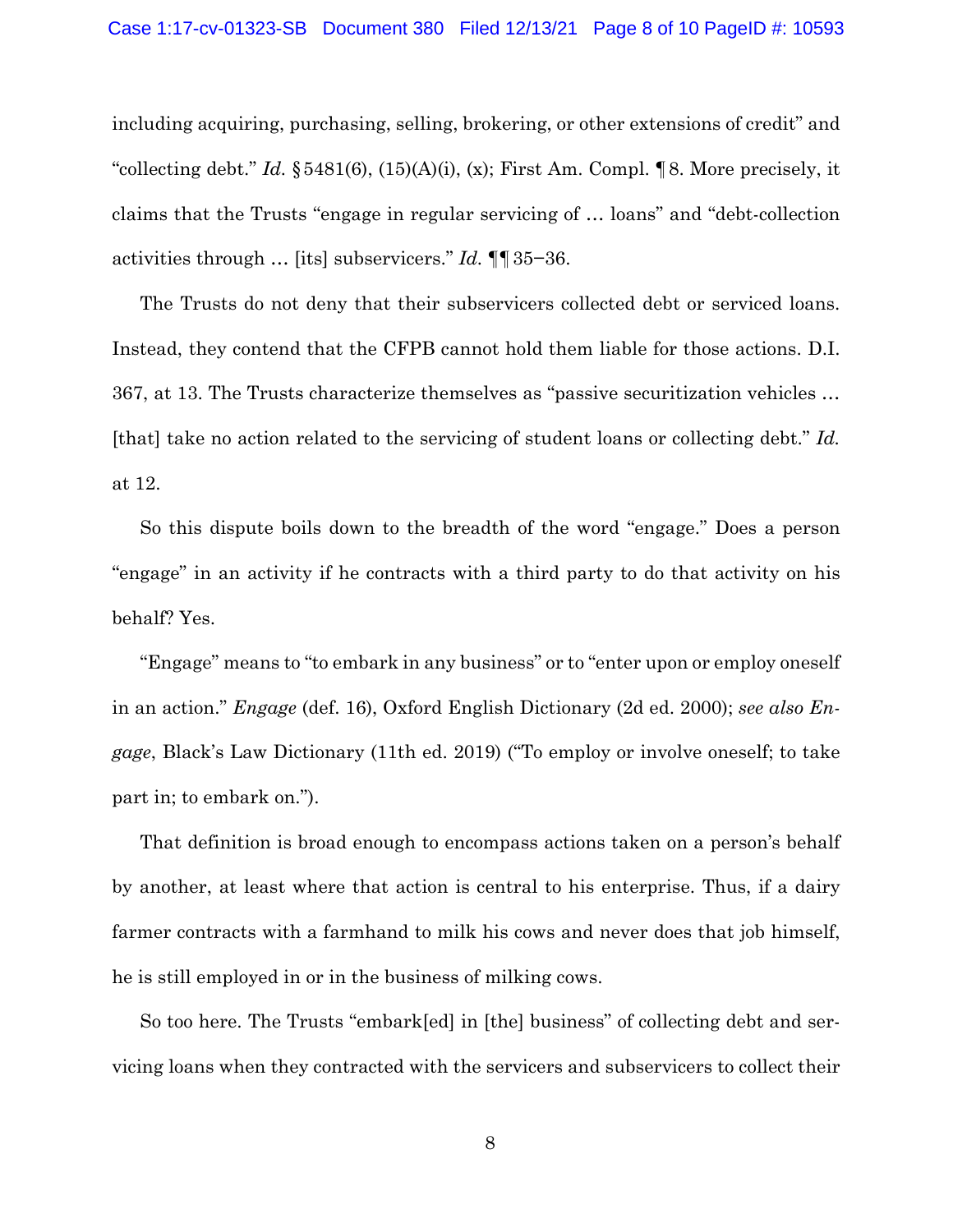debt and service their loans. Indeed, the CFPB alleges that the unfair and deceptive debt-collection practices happened in lawsuits brought on behalf of the Trusts, with the "relevant Trust … named [as the] plaintiff in the action." First Am. Compl. ¶37. Those suits could have proceeded only with the Trusts' involvement: with narrow exceptions, "a party … must assert his own legal rights and interests." *Kowalski v. Tesmer*, 543 U.S. 125, 129 (2004) (internal quotation marks omitted). The subservicers could not have collected any debt without the Trusts' say-so.

True, the subservicers were independent contractors and not Trust employees. D.I. 302-1 §17. But that is not dispositive. Debt collection and loan servicing are core aspects of the Trusts' business model. If they did not enforce debtors' obligations, their pool of loans would be less valuable, as would the notes they sell to investors. The Trusts cannot claim that they were not "engaged in" a key part of their business just because they contracted it out. *Cf. Barbato v. Greystone All., LLC*, 916 F.3d 260, 266−68 (3d Cir. 2019) (finding that a "passive debt owner" counted as a "debt collector" under the Fair Debt Collection Practices Act when it contracted with a third party to collect debt on its behalf).

Plus, if Congress wanted to allow enforcement against only those who *directly* engage in offering or providing consumer financial services, it could have said so. *See, e.g.*, 12 U.S.C. §5481(15)(A)(vii)(I) (exempting some merchants from "covered person" status where they deal in "nonfinancial good[s] or service[s] sold *directly* … to the consumer")*.*